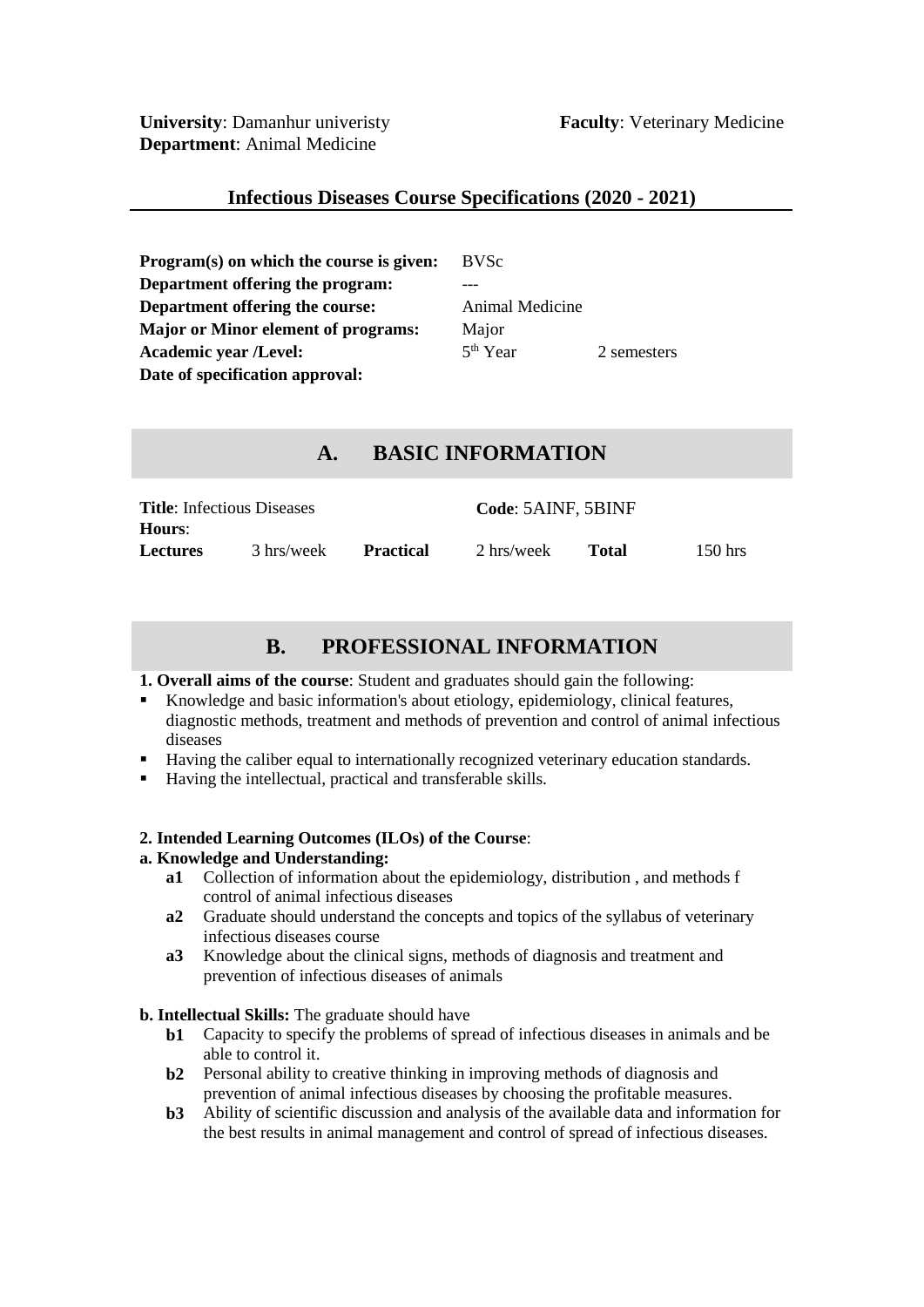#### **c. Professional and Practical Skills:**

- **c1** Student or graduate should have the practice of specific animal diseases, whether depending on his skill of diagnosis from clinical signs or the clinical procedures and clinical examination techniques
- **c2** Capability of economical evaluation of any given herd of animals from elements increasing profitability and elements decreasing losses and expenses in the farm.
- **c3** Capability of designing computer programs for diseases diagnosis, recording animal information (on collective and individual bases) and financial assessment programs.

#### **d. General and Transferable Skills:**

- **d1** They should be well trained for use of up to date diagnostic methods in Virology, Bacteriology and Parasitology like PCR and ELISA.
- **d2** They should have the capability of use of recent communications tools like E mail, fax and internet connections.
- **d3** They should have the ability and satisfaction to work within a team or group for solving any problem.

#### **3. Contents**:

| 1 <sup>st</sup> Semester               |        |    |                           |
|----------------------------------------|--------|----|---------------------------|
|                                        | No. of |    |                           |
| <b>Topic</b>                           | hours  |    | <b>Lectures</b> Practical |
| Infectious diseases of cattle          | 40     | 24 |                           |
| Infectious diseases of sheep and goats |        |    |                           |
|                                        |        |    |                           |

| $2nd$ Semester                            |  |    |    |  |
|-------------------------------------------|--|----|----|--|
| Infectious diseases of equines and camels |  |    |    |  |
| Infectious diseases of pet animals        |  |    |    |  |
| Total                                     |  | Qſ | 60 |  |

#### **4. Teaching and Learning Methods**:

- **4.1** Lectures and practical of every topic in the course
- **4.2** Collection of some information from textbooks and Internet
- **4.3** Study of clinical cases in faculty clinic (Hospital)

#### **5. Student Assessment Methods**: **Exam**

|     | Lxaiii                          |                                                                                        |
|-----|---------------------------------|----------------------------------------------------------------------------------------|
| 5.1 | Written Mid-term                | To assess the ability to understand and remember knowledge,<br>and intellectual skills |
| 5.2 | Written Final-<br>term          | To assess the ability to understand and remember knowledge,<br>and intellectual skills |
| 5.3 | <b>Practical Final-</b><br>term | To assess professional and practical skills                                            |
| 5.4 | Oral Final-term                 | To assess skills of analysis and discussion                                            |

#### **Assessment Schedule** (in each semester):

| Exam                                     | Week                     |
|------------------------------------------|--------------------------|
| <b>Assessment 1</b> Written Mid-term     | $\mathsf{R}^{\text{th}}$ |
| <b>Assessment 2</b> Written Final-term   | 16 <sup>th</sup>         |
| <b>Assessment 3</b> Practical Final-term | 16 <sup>th</sup>         |
| <b>Assessment 4</b> Oral Final-term      | 16 <sup>th</sup>         |
|                                          |                          |